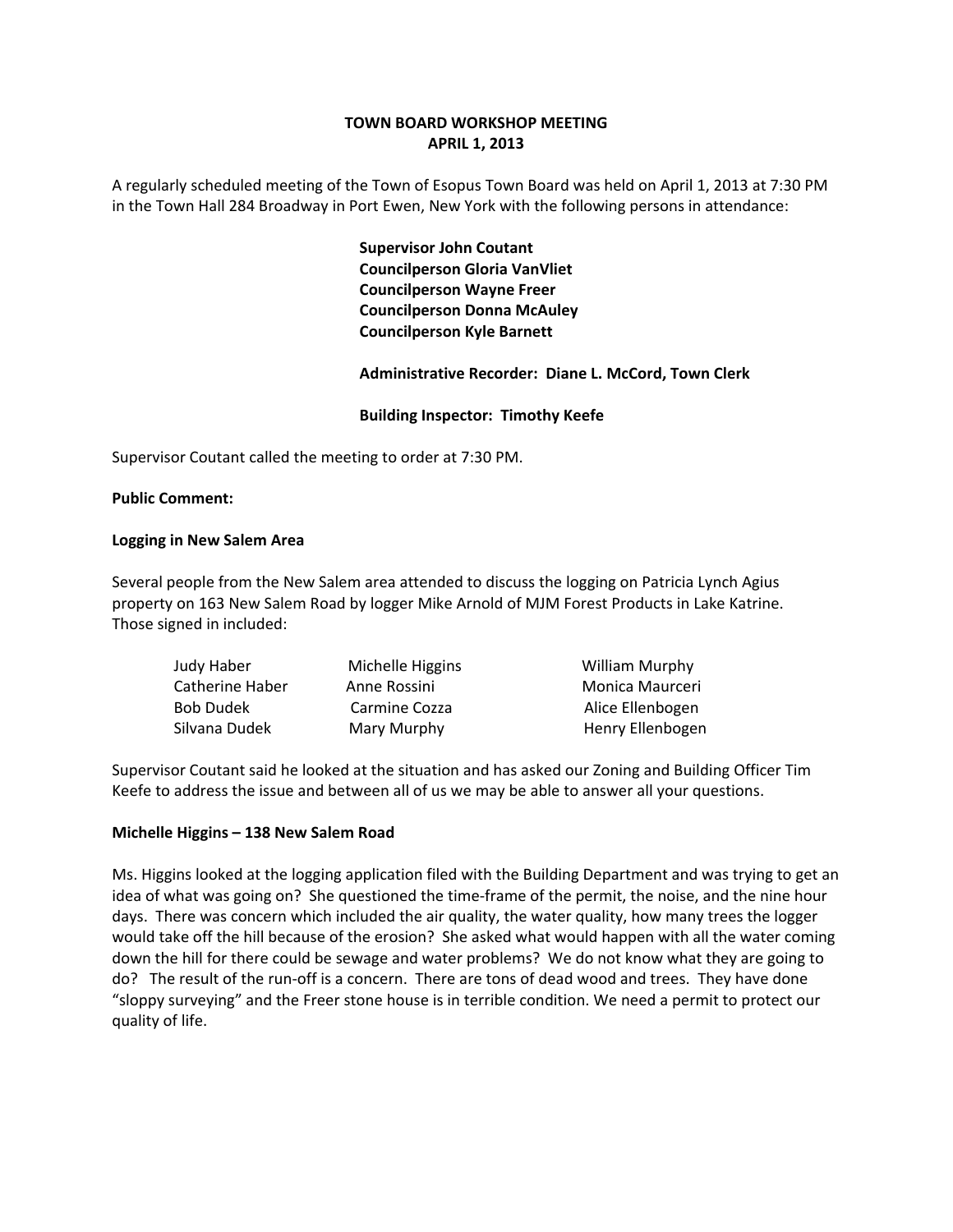Building Inspector Tim Keefe addressed the audience saying there would be 250 trees taken. The logger will not cut the smaller trees. He will not go overboard for it would not pay him to cut the smaller trees. The logger Mike Arnold has done several operations in this town and we have had no problems. The erosion concern is mitigated by mounds of direct preventing the erosion from occurring. There is no erosion just from the cutting of the trees. The logger is not going down Lake View Terrace, however, the trees on the hill will be logged. Mr. Dudek was very concerned about the trees being taken off the hill resulting in the neighbors on Lake View Terrace having a problem. The Supervisor and Building Inspector said there would be a 100 foot buffer around the property where nothing will be touched.

## **Mary Murphy ‐553 Lake View Terrace**

Can the logger log this year and again next year? The Building Inspector said that will not happen. There will be a long time before the property is logged again. Only eight trees per acre can be taken and that is not a lot. The Supervisor spoke about the logging done on the Koskie property off Schultz Lane where they took only twelve inch trees and did a good job.

Mary Murphy's main concern is the hill on Lake View Terrace. When they have heavy rain her front yard is flooded. Bill Murphy spoke about the drainage being plugged up and the water floods the road instead of it going over the back. The Supervisor said the drains need to be unplugged every few years. Mrs. Murphy hoped the town would not regret issuing the permit. The Building Inspector will be watching out. The logger has not been issued the permit as yet. We do not know how long the permit will be issued? The Town Code allows them to take 10,000 feet of lumber without a permit. The Town Clerk asked about a logging fee and the Building Inspector said there was not need because the logger will not be coming out on a town road.

# **Michelle Higgins**

We do not want the permit to be given for six months. The Building Inspector said the permits are issued for a year. Ms. Higgins referred to the logging application where it states *"The time schedule for* the project will be April and May of 2013, weather permitting. The hours of operation are 7am to 4pm *Monday thru Friday."* Ms. Higgins said their greatest concern is having this permit for so long. This is a residential area. We do not want to lose our summer.

Councilperson Freer had logging done on his property fifteen or twenty years ago. You are given a invoice and it states how many trees they take out. The smaller trees cost them more money. Ms. Higgins stated this is an "absentee landlord". What does the Town Law say? The law cannot be changed. Even if it were changed……they would be "grandfathered in".

# **Judy Haber**

Ms. Haber could not see why the logger could not take out 250 trees in two months? Councilperson Freer said the trees would be sorted according to size and it could take longer because they are taken all at once.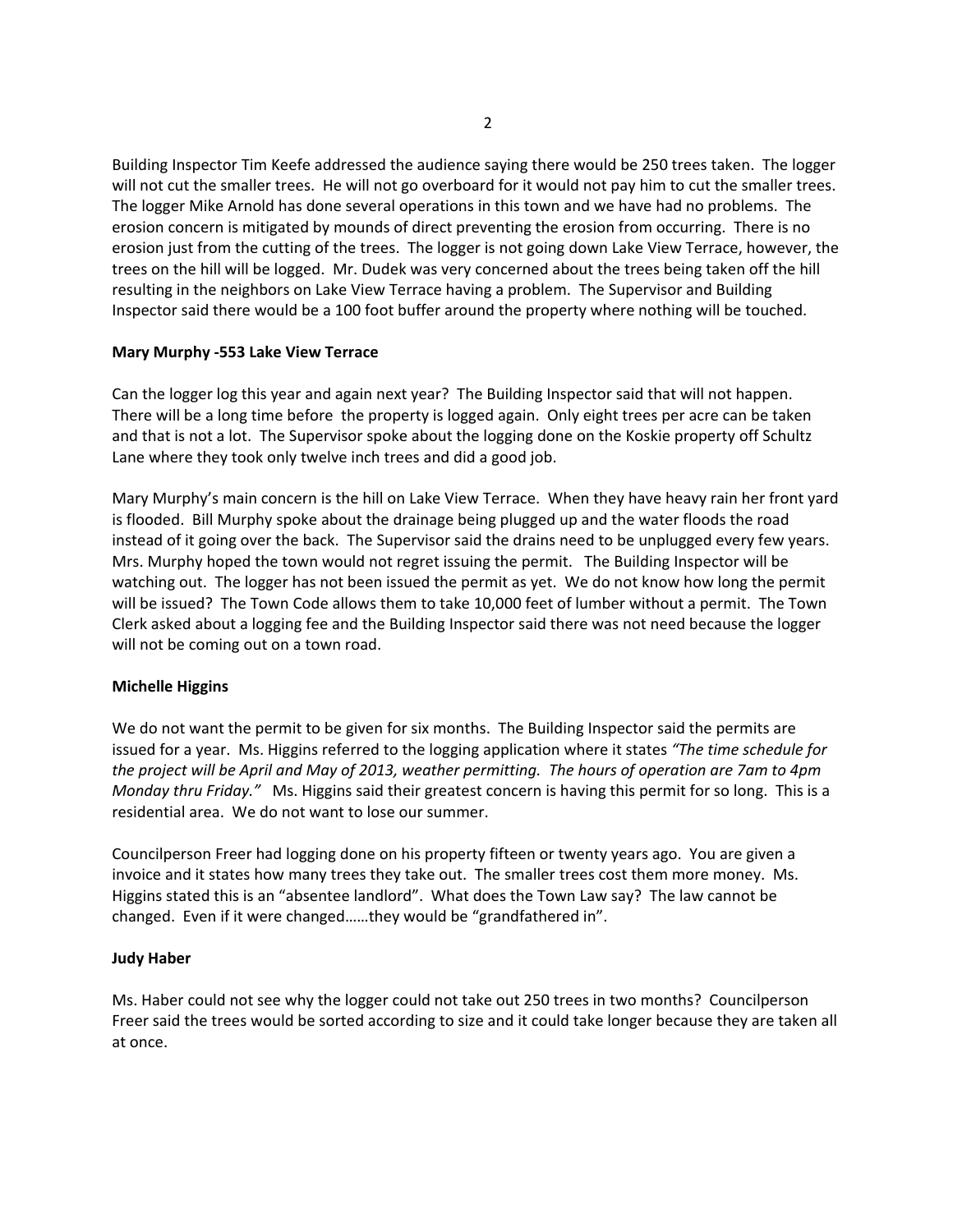The Building Inspector stated the logging permit could be issued for three months and in accordance with the application it could specify 7 AM to 4 PM Monday through Friday.

**Mary Murphy** asked Councilperson Wayne Freer about the logging he had done on his property? Councilperson Freer explained it helped him because he couldn't afford to put in a driveway and the logger built the driveway and even paid to have it topped and prepared the drainage.

**Michelle Higgins** mentioned there was already a lot of chainsaws going on back there. If they continue working outside the permit, what do we do? The Supervisor answered saying contact John Coutant or the Town Hall.

**Councilperson Gloria VanVliet** had questions. Other required submittals require proof of a wetland. Are there any requirements? Inspector Tim Keefe said the logger is not going into the wetlands. Dept. of Environmental Conservation does not allow you to go into the wetlands during the summer months.

#### **Carmine Cozza ‐ 540 Lakeview Terrace**

Is this a designated wetland? No. The contractor would have to protect the wetlands. The Supervisor stated when Steve Cross built his house, there was an area with a brook and at that point the DEC looked at the area and they did not declare that to be a wetland.

Mr. Cozza had questions for the Building Inspector. Are you the Code Enforcement Officer? Yes. When the logger is in there and he is leaking hydraulic fluid who will police this? Councilperson Freer said the spilling of hydraulic fluid leak must be at least five gallons and that law changed several months ago. The question of erosion was brought up. Councilperson Freer said the stumps are not being taken out. What about the run-off? The Skid Road will be the only place where there may be run-off. What if there is mud on the road? The logger will be forced to clean it up.

The Building Inspector/Code Enforcement officer is the only person who can give out permits. The Town Board can only recommend what Tim Keefe should do. Our Town Code allows the logger to work seven days a week. Mr. Cozza asked if the logger could ask for an extension? The Supervisor said let's see where the logger goes with this and how he deals with it. We have to be understanding with one another. We cannot sit here and restrict you and what you want to do. We will monitor the logging. Councilperson Freer stated if there is bad weather or a breakdown occurs he needs to be able to do the job.

#### **Anne Rossini – 136 New Salem Road**

Monday through Friday from 7 AM to 4 PM you need to change the Town Code from 7 AM to 7 PM. Councilperson Freer said we cannot write laws to specifics. We are limiting this permit to three months from 7 AM to 4 PM.

#### **Monica Mauceri – 127 New Salem Road**

How many skid roads is the logger permitted to have? The Building Inspector answered one main road and two side roads and he will not limit the skid roads on the permit.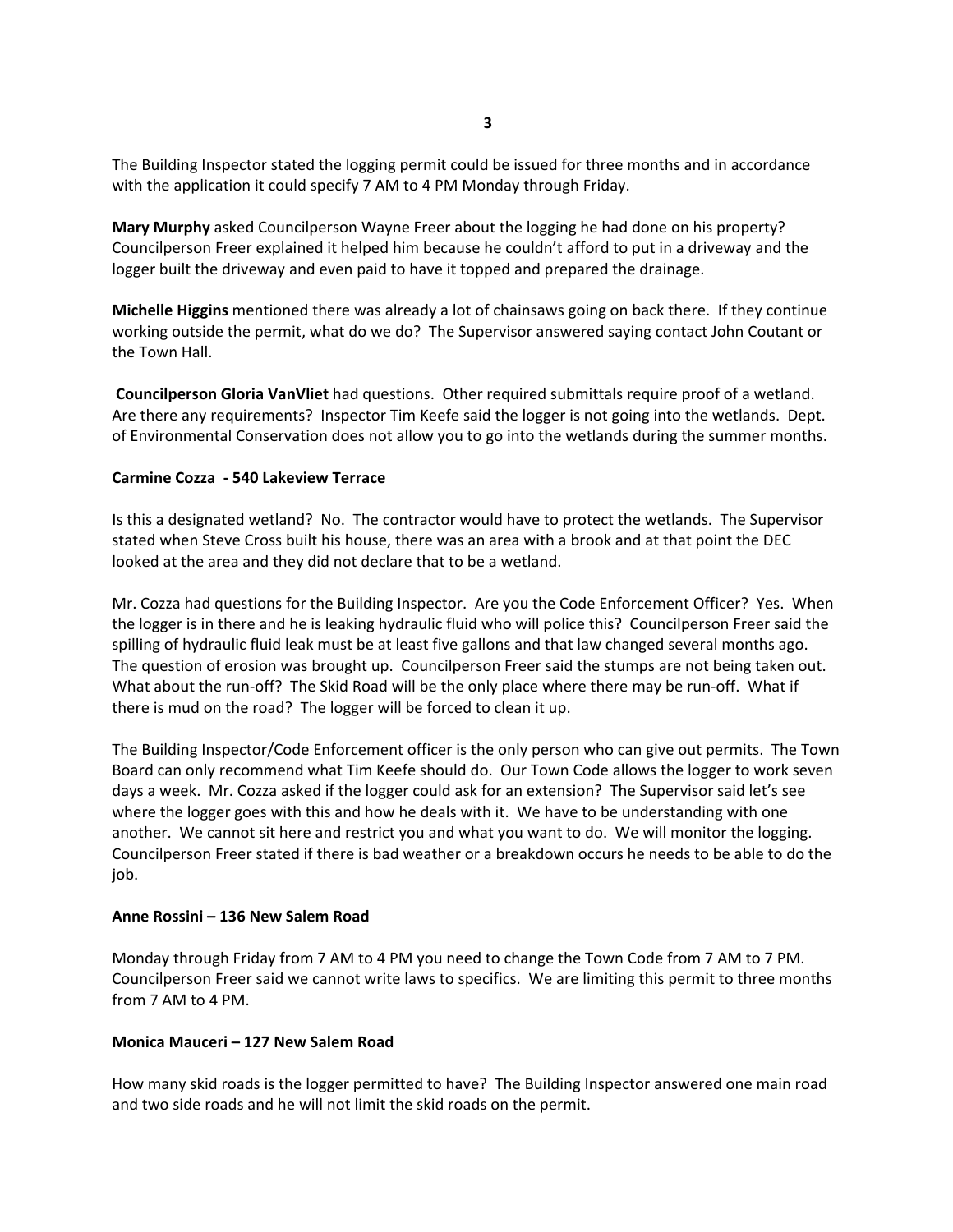The question was asked if the Building Inspector would be there at the sight eight to ten hours a day? No, answered the Supervisor, you people are the watchdogs. We have to be understanding and we have to work together. We can issue Stop Work Orders if there is a problem. When Birchez was being constructed we issued four Stop Work Orders. We do not have a problem enforcing the law.

Councilperson VanVliet asked if the trees are marked beforehand? Tim Keefe answered yes. The logger will be asked to place a mark on the trees as well as the stumps.

**Catherine Haber:** The larger trees are taken out and it makes it better for the smaller trees to expand? Yes.

**Mary Murphy** was mostly concerned with the water coming off the hill. Councilperson Freer said the logger is coming out the other side, not the Lakeview Terrace side.

**Continuation of Meeting following twenty minute pause………………………………………….**

## **1. Michael Cafaldo, Highway Superintendent**

The Highway Supt. would like authorization to attend 2013 Highway School in Ithaca? Visit from Supt. Cafaldo was delayed until the next meeting.

## **2. Applicant for Zoning Board of Review**

The Town Board has received an application for a vacancy on the Zoning Board of Appeals to fill the vacancy left by Linda Smythe. An interview will be conducted at our next Workshop Meeting on April 16<sup>th</sup>. The Town Clerk was asked to put a News Brief in the Daily Freeman asking for volunteers for our Boards.

# **3. Proposal – Fortis Acquisition of Central Hudson**

Fortis, a Canadian Firm, would like to purchase Central Hudson. There is a ninety day extension for comments on this acquisition. Randolph Horner wanted to speak with the Town Board this evening to discuss this merger but because of the public attendance, the Supervisor postponed the visit.

Councilperson VanVliet has a problem with Fortis because it is a Canadian Firm and workers would be brought in from Canada and our local workers may lose their jobs. It is the local people and the taxpayers who have made Central Hudson the company that it is today.

Randolph Horner is against Fortis taking over Central Hudson because they have a problem with solar energy. They would not have to allow solar energy to increase. Our plans have already been "grandfathered" in. Councilperson Barnett did not believe it was necessary to hear from Randolph Horner because we already have our opinions. Carl Belfiglio could be asked to our next meeting to discuss our opinions and Supervisor Coutant will call Carl.